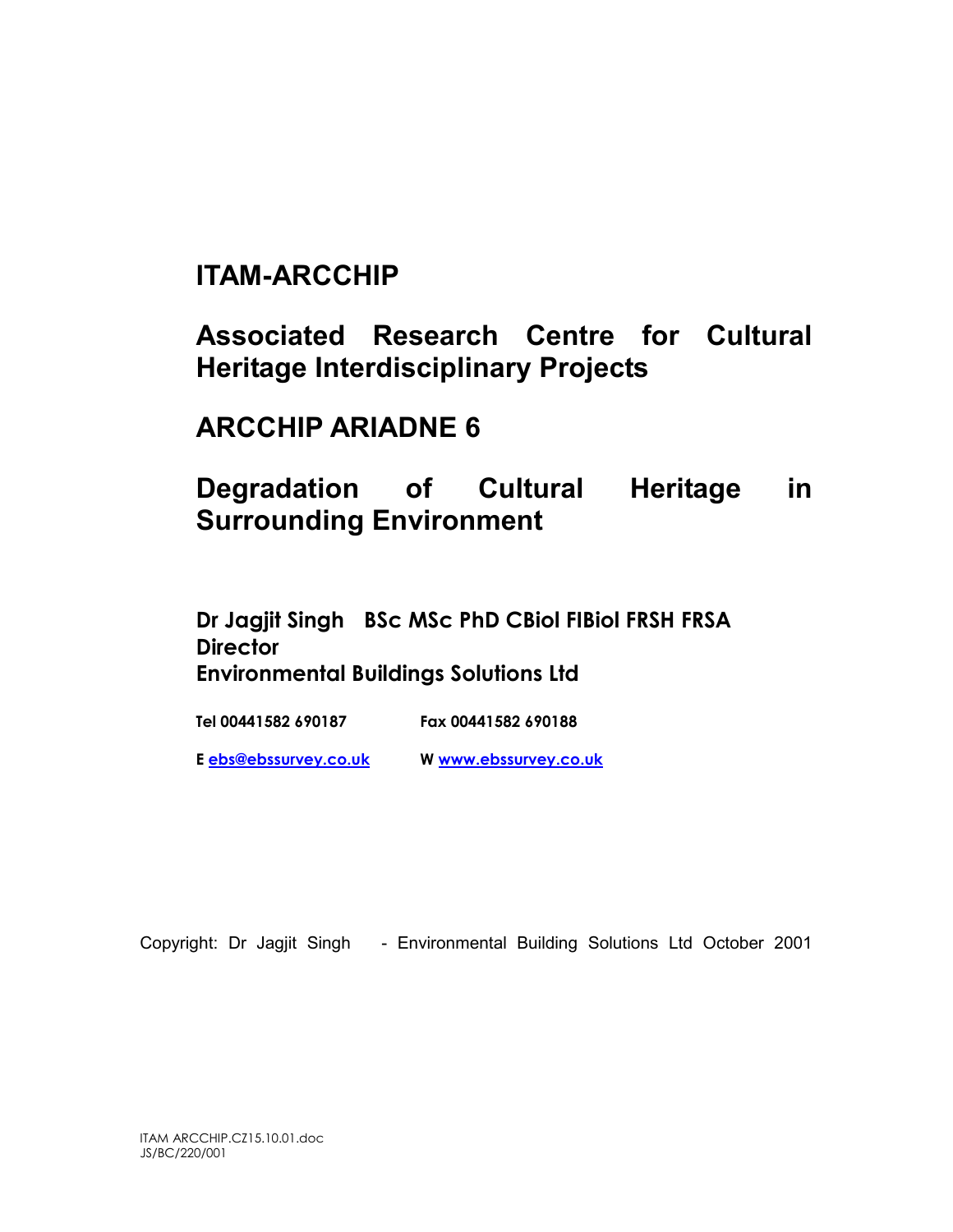# Degradation of Cultural Heritage in Surrounding Environment

# 1 State of the Art Statement

Deterioration problems in both modern and historic buildings are attributed to environmental conditions favouring the decay of materials and contents. For example, environmental pollution, water, humidity, temperature, UV, and lack of ventilation. The damage caused by environmental factors and biological organisms like fungi and insects, is very familiar, as is the destruction arising from attempts to eradicate them by the use of chemicals, which not only are a cause for concern to health authorities, wildlife interests and environmentalists but also lead to the development of resistance in the target organisms.

Correct identification of the fungal pest is important as not all fungi are equally destructive. Some rots are present in timber when it is cut, or are acquired in storage, and these may be present in heartwood or sapwood. Fungal infestation may also be dead or dormant, representing conditions in the past.

Environmental control and preventative maintenance are preferable to chemical means. Preventative maintenance should in most cases forestall the need for major interventions, and it is beyond doubt that it reduces the cost of the conservation of buildings. Since the internal environment of a building is the product of a number of influences, before undertaking an intervention involving any building it is advisable to study in detail the ecological factors such as temperature, humidity at micro-environmental levels and the building's response and performance.

The ongoing monitoring of the environmental conditions of buildings ensures the long-term health of building materials and structures (42).

### 1.1 Problem Oriented Network of Centres and Partners **Institutions**

Environmental Building solutions Ltd

Building Research Establishment

The National Trust

The English Heritage

Oscar Faber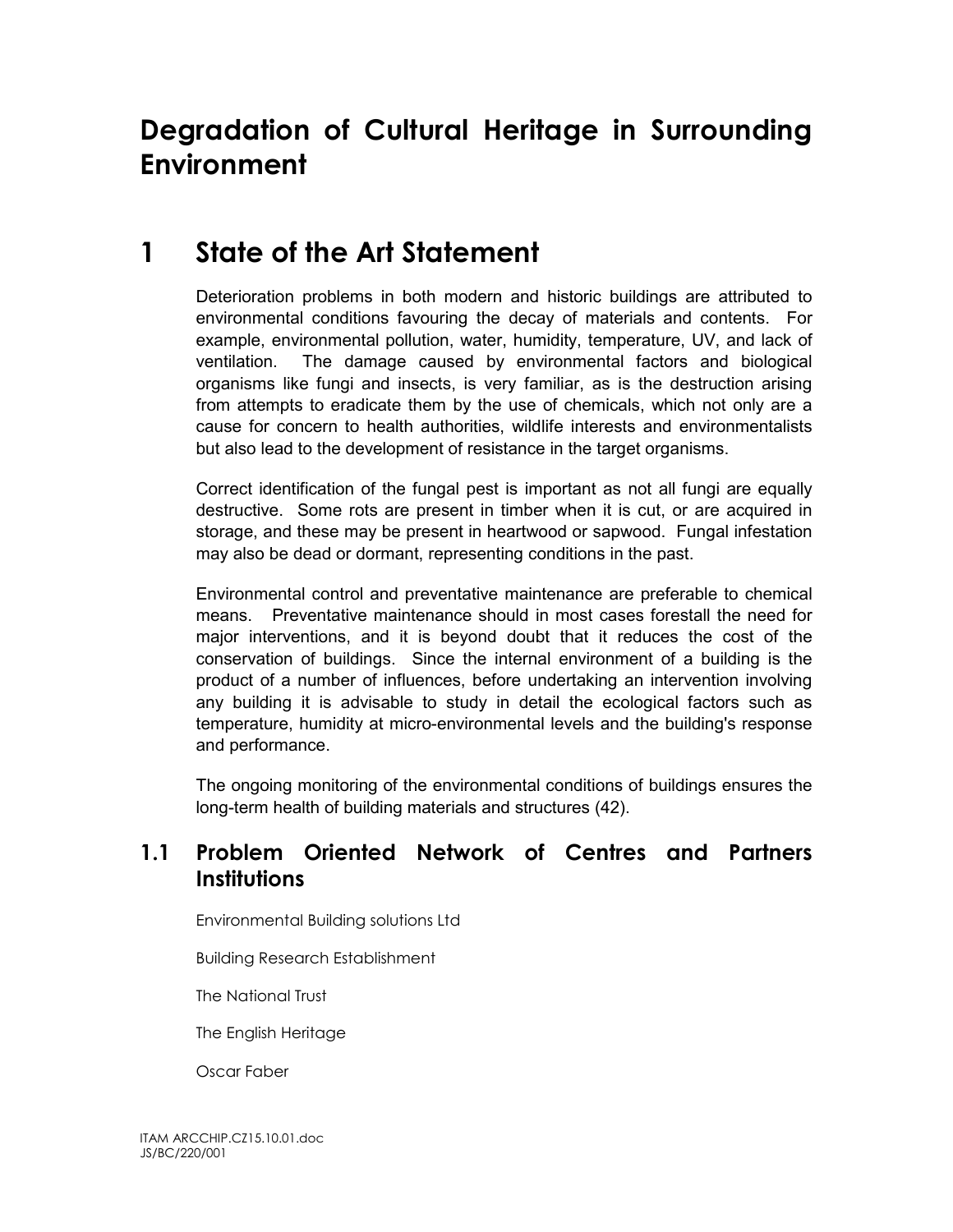- 1.2 Joint Project Pre-Proposals Or Ideas Related to the 5th Frame Work
- 1.2.1 Environmental Monitoring and stabilisation of the historic environment to prevent deterioration of cultural heritage
- 1.2.2 Environmental control of deterioration of timber by fungi and insects in historic buildings
- 1.2.3 Health implications of fungi in historic buildings and health risk assessment
- 1.2.4 Development of non-destructive instrumentation and technologies for the investigation of historic fabric

# 2 INTRODUCTION

The study of fungi is known as mycology (Gr. mykes, mushroom or fungus; lugos, discourse). The world's ecosystems are sustained and kept in balance by a rich variety of fungi. It is estimated that there are about 1.5 million species of fungi in total, of which around 70,000 (5%) have been scientifically described.

'Building mycology' is defined as that branch of mycology dealing with the study of fungi in and around the building environment [1, 2]. This has both direct and indirect effects on the health of building materials, structures and occupants. The commonest fungi which cause damage to building structures are the dry rot fungus (Serpula lacrymans), cellar rot fungus (Coniphora puteana) and wet rot fungi (Antrodia vaillantii, A. xantha, Asterostroma spp, Donkioporia expansa, Paxillus panuoides, Phellinus contignuus, Tyromyces placentus).

The dry rot fungus Serpula lacrymans, (Schumach. ex Fr.) Gray previously known as Merulius lacrymans, is the most important timber decay fungus in buildings in Northern and Central Europe and is also of serious concern in Japan and Australia [4]. Not only does the fungus bring about the dramatic decay of timber, but it is also able to spread through a building from one timber location to another across non-nutritional surfaces. The fungus has a serious impact on the UK housing stock and also causes concern in the conservation and preservation of buildings of historic and architectural merit [5]. Timber decay investigation and eradication is therefore big business in Britain. Serpula lacrymans is the most deadly form of fungal attack in building timbers, and buildings of traditional construction in this country are particularly vulnerable to this form of decay [6].

The vast majority of properties in the UK contain a significant amount of wood, ranging from structural timbers such as joists and finishings such as skirtings. In order to detect the type and extent of fungal decay, remedial measures could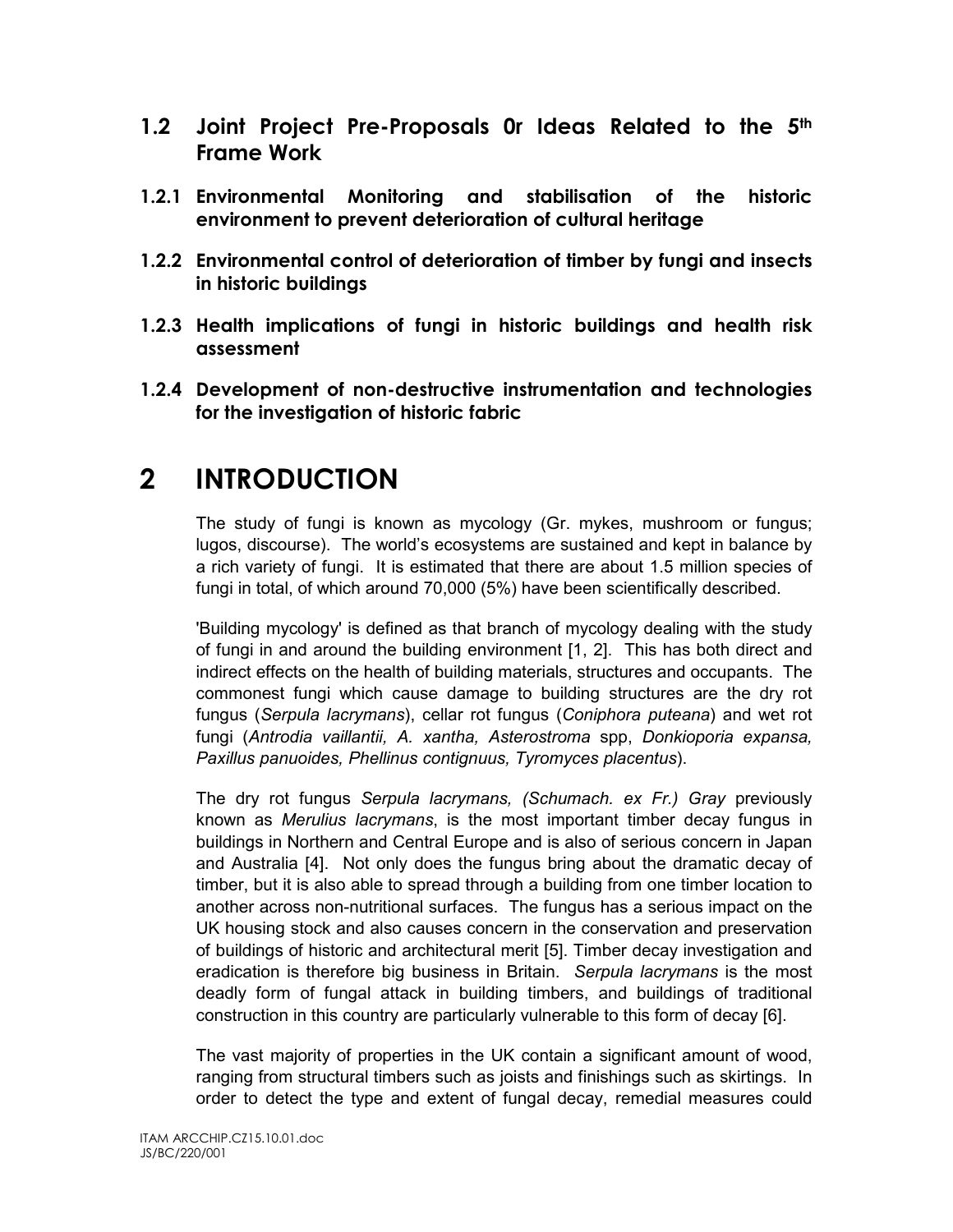entail the loss of decorative finishes, extensive exposures and damage to the fabric of the building and are very expensive. It is not surprising therefore that the estimated annual expenditure on timber preservation works in Britain is over 400m [4].

Building surveyors in particular have to look out for this destructive fungus when they are appraising properties. They have to consider the factors that may indicate the likely cause of internal decay whether past, present or future [4]. The technical and legal implications associated with S. lacrymans should not be underestimated. Building surveyors must alert their clients to the risk of timber decay when carrying out either a Structural/Building Survey or a House Buyer's Report and Valuation. Correct and early diagnosis of this form of infection in a building is essential if a later widespread outbreak is to be avoided and proper repair is to be achieved. It also minimises the chance of carrying out inadequate or excessive treatment where S. lacrymans is mistaken for wet rot or vice versa [4]. In addition, early correct diagnosis will help the surveyor avoid a negligence claim in the event of a future outbreak of the rot.

The fungus has occupied a specialised ecological niche in buildings in Europe with its unique biology, and is only known to occur in the wild in the Himalayas [7, 8, 9, 10, 11, 12]. The ravages of the dry rot fungus are familiar, as is the destruction caused by attempts to eradicate it, particularly involving the use of chemicals. Remedial chemical timber treatment can cause damage to the health of building occupants and is a cause for concern to environmental health authorities.

It is the lack of understanding of the biology and ecology of the dry rot fungus that has led to this radical treatment and hence considerable damage to building fabric. The Author has led several Himalayan expeditions for the search for wild dry rot in the Himalayas with a view to gathering information on its biology, ecology and genetics in the wild. It is hoped that the fundamental scientific knowledge gained through multidisciplinary research should enable us to reach a better understanding of the fungus and to develop safer, more effective and ecological control techniques and strategies [8, 9, 10, 11, 12, 13, 14, 15, 16, 17]. Not only is fungal infection of timber unsightly and potentially hazardous to human health, it can also adversely affect the structural integrity of the timbers as well as disrupt the use of the building.

### 2.1 Main Characteristics of Decay of Timber

There are four key characteristics that can be used in the identification of fungal growths: (i) mycelium; (ii) appearance of decaying wood; (iii) strands; and (iv) sporophores. The table below compares these characteristics for dry rot with those of wet rot.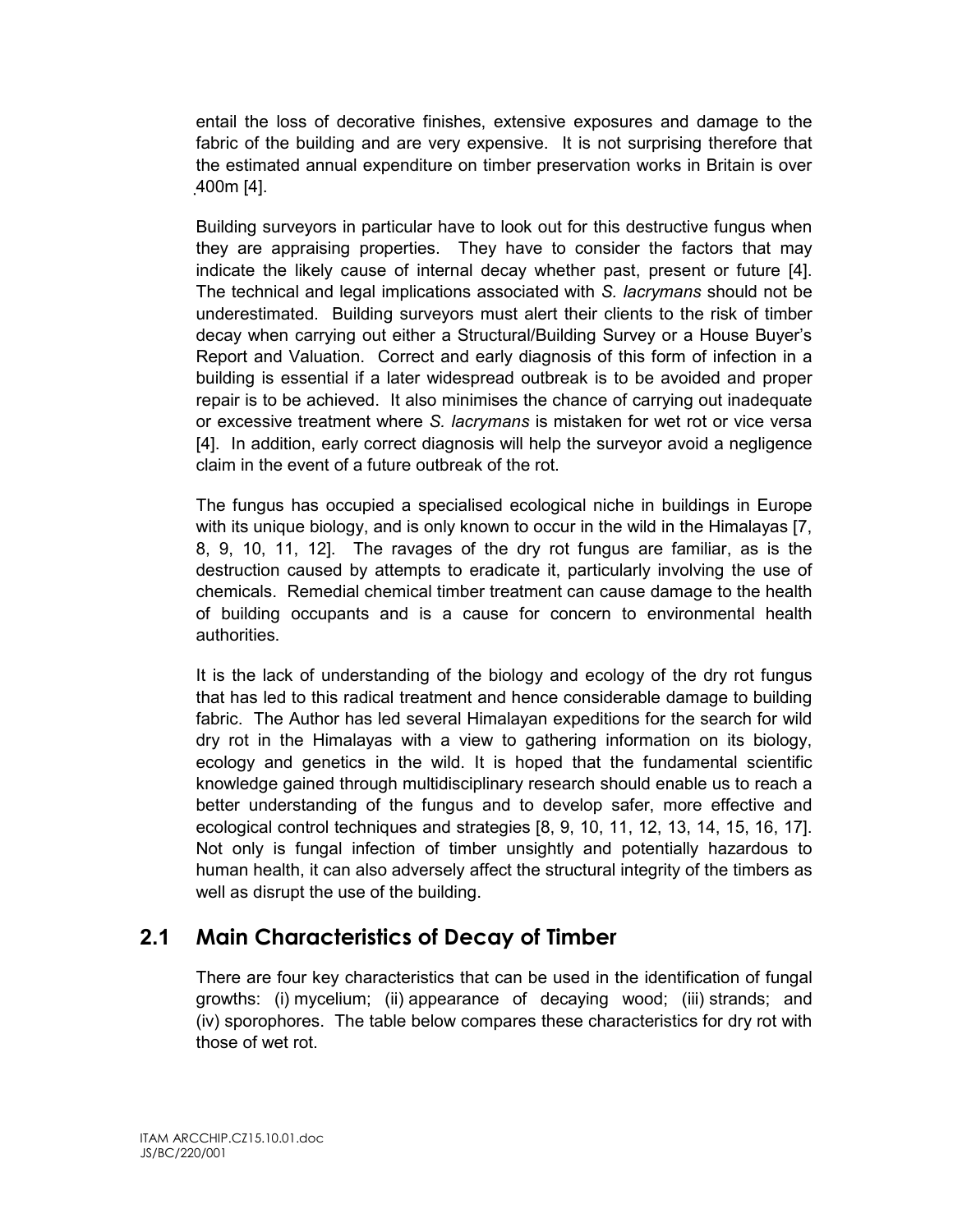| <b>Main Characteristics of Fungal Decay of Timber</b> |                                                                                                                                                                                                                                         |                                                                                                                                      |  |  |
|-------------------------------------------------------|-----------------------------------------------------------------------------------------------------------------------------------------------------------------------------------------------------------------------------------------|--------------------------------------------------------------------------------------------------------------------------------------|--|--|
| <b>Characteristic</b>                                 | Dry Rot                                                                                                                                                                                                                                 | <b>Wet Rot</b>                                                                                                                       |  |  |
| Mycelium                                              | Damp conditions:<br>Masses of<br>tears on silky white surface, with<br>bright lemon patches.<br>Drier conditions:<br>Thin skin of<br>silver grey in colour, with deep<br>lilac tinges.                                                  | Yellow to<br>High humidity:<br>brownish in colour                                                                                    |  |  |
| Decaying Wood                                         | cuboidal<br>cracking<br>Deep<br>differential<br>associated<br>with<br>drying shrinkage<br>Reduction in weight<br>Dull brown in colour<br>Resinous smell gone                                                                            | Cuboidal cracking on smaller<br>scale<br>Thin skin of sound wood<br>Weight loss<br>Localised infection                               |  |  |
| <b>Strands</b><br>(Rhizomorphs)                       | 3-6mm in diameter<br>Brittle when dry<br>Off-white/dark grey in colour                                                                                                                                                                  | Thinner than dry rot<br>Flexible when dry<br>Creamy white in colour                                                                  |  |  |
| Sporophores<br>(Fruiting bodies)                      | Tough,<br>fleshy<br>pancake<br>or<br>bracket-shaped, varying from a<br>few cms to a metre across<br>Ridged centre:<br>Yellow-ochre<br>when young, darkening to rusty<br>red when mature<br>Lilac/white edged<br>Distinct mushroom smell | Not very common in buildings<br>smell,<br>rather<br>Must<br>than<br>mushroom smell associated<br>with an active growth of dry<br>rot |  |  |

## 2.2 ASSOCIATED ROTS AND MOULDS

Wet Rot This type of decay is caused by a number of Basidiomycetous fungi of which the most important are Coniophora puteana (cerebella), 'Poria' fungi, Phellinus contiguus, Donkiporia expansa, Pleurotus ostreatus, Asterostroma spp and Paxillus panuoides. Wet rot is also called white rot as it destroys both cellulose and lignin, leaving the colour of the wood largely unaltered but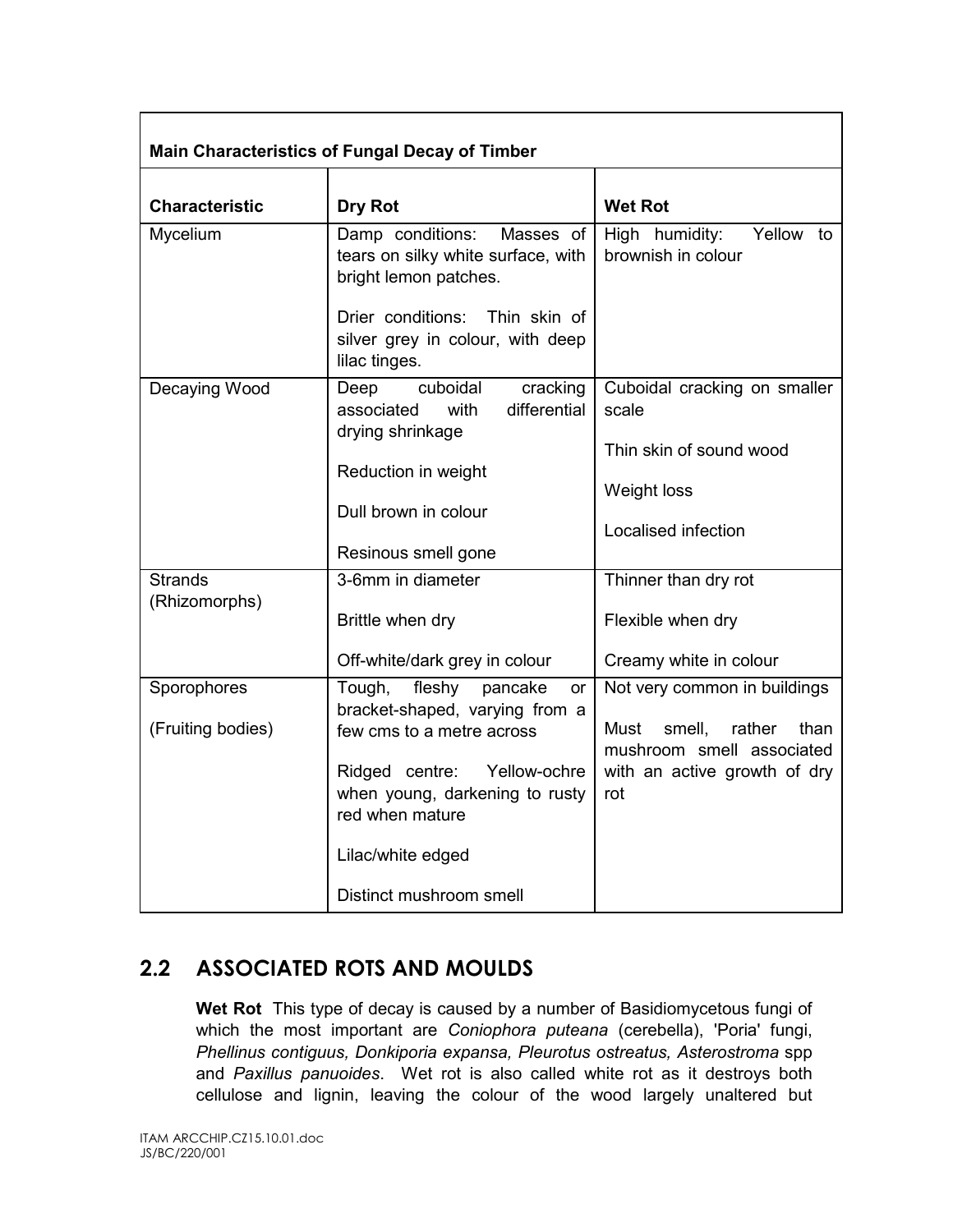producing a soft felty or spongy texture without cross cracks. Common white rots are Donkiporia expansa, Asterostroma spp, Pleurotus ostreatus and Phellinus contiguus [20]. Brown rots cause the wood to become darker in colour and to crack along and across the grain; when dry, very decayed wood will crumble to dust. Many common wet rots are brown rots, for example Coniophora puteana, C. marmorata, Paxillus panuoides and Dacrymyces stillatus.

## 2.3 ECOLOGICAL AND ENVIRONMENTAL FACTORS

#### 2.3.1 Ecological Factors Affecting Timber Decay

The environmental factors affecting the decay of timber are temperature, water, humidity and ventilation [21] (see Figure 1).

Figure 1. Fungal growth in buildings

#### Moisture in Buildings

The following factors contribute moisture in buildings:

- Penetrating damp/rising damp.
- Condensation.
- Building disaster.
- Construction moisture.
- Building defects.

Fungi differ in their optimum temperature requirements but for most the range is from about 20 to  $30\,\text{C}$ . The optimum temperature for dry rot growth in buildings is about 23 $\Box$ C, maximum temperatures are about 25 $\Box$ C and the fungus is rapidly killed above  $40\degree$ C. Timber moisture contents in buildings in the 20 to 30% range are ideal for dry rot attack and other infestations.

#### 2.3.2 Environmental and Non-environmental Factors

The following environmental parameters are considered most hazardous:

Relative humidity; UV light; air temperature; dust; pollution; pests; handling; visitors; fire and water; air movement; cultural/organisational/management factors.

#### Inspection Methodology

A careful, systematic methodology is required when carrying out a building survey. One of the objectives is to assess the likely location or danger of dry rot.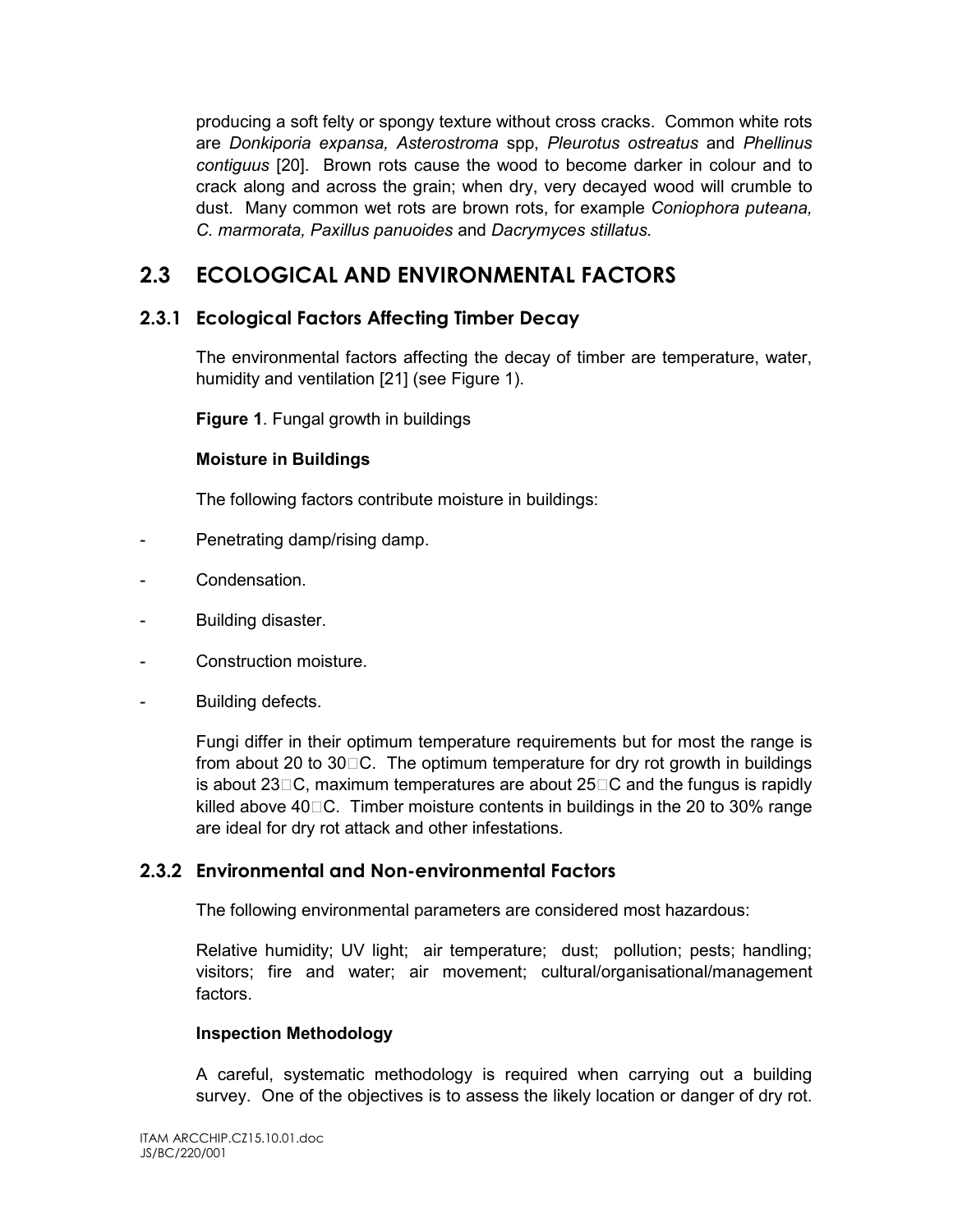Unless the property is new or relatively modern, it may be safe to start with the assumption that dry rot is probably present until proven otherwise. The aim in any inspection of a building for dry rot is to identify infected or vulnerable areas and to provide a logical assessment of the risks. This is usually best achieved if the same methodical approach used for a typical building survey is adopted, as summarised:

Stage 1 - Desk Top Study: Inspect records, drawings, relevant correspondence, previous treatment contract documents relating to the property; consult owners/previous occupiers about problems with and alterations to the building; all of these sources may reveal valuable information about the building and may confirm or suggest previous outbreaks.

Stage 2 - Primary Inspection: Externally: Top down - look for typical indicators of rot; algae growth on walls, damp stains on walls, choked/overflowing gutters, defective roof coverings, leaking/faulty rainwater downpipes, defective pointing/rendering.

Internally: Top down - all visible timbers should be inspected; note symptoms such as warped or curled wall panelling boards, splitting and cracking of painted woodwork, strong mushroom smell in the vicinity of an outbreak, springing lintels or floors and, of course, fruiting bodies with a layer of red dust-like spores.

Stage 3 - Secondary Inspection: Once the 'at risk' areas have been identified, it is advisable for the surveyor to recommend further investigations which may involve an element of 'opening-up', uplifting floorboards, removing sections of timber panelling etc. The use of a fibre-optic endoscope will help to minimise such work (see below). Solum levels of sub-floor voids that are below the outside ground level are potentially troublesome areas because they are prone to flooding and are difficult to ventilate adequately. If the finish of a suspended timber floor is at or near the outside ground level, then the latter will be above the solum level, and this should be checked.

There are six main objectives in carrying out the above three-stage investigation:

- 1. Building Context: Establish the client's instructions and the purpose of the investigation. Ascertain the property's age, form of construction and orientation. A knowledge of its location and recent history, especially as regards the level of maintenance and occurrence of adaptations (if any), may also be revealing.
- 2. Moisture Zones: Identify actual or potential sources of dampness [22].
- 3. Timbers Affected: Forecast the probable presence of hidden timbers within the building.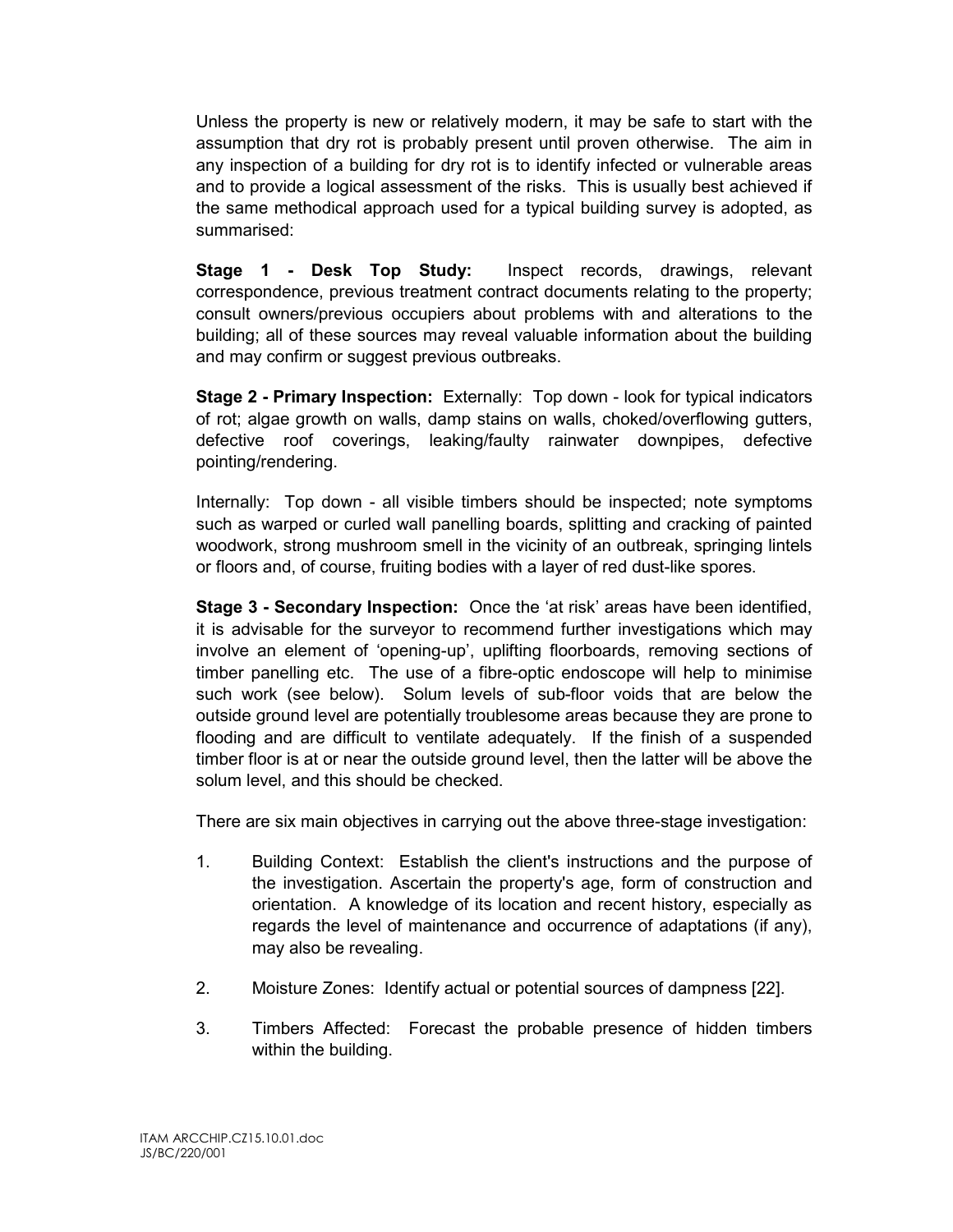- 4. Dampness Defects: Identify and diagnose defects that can cause dampness.
- 5. Risk Factors: Pin-point vulnerable areas such as floor/roof/wall voids, look for external and internal indicators such as dampness, if there has been a previous infection there is a higher risk of a further outbreak.
- 6. Reporting: Accurate and impartial reporting of the nature and extent of decay.

Diagnosis of Decay: The following techniques are used to diagnose the decay:

- Physiochemical and morphological characteristics of decay.
- Cultural characteristics of decay.
- Genetic fingerprinting.
- Trained animals.

Special Search Techniques: The condition of concealed timbers and cavities may be deduced from the general condition and moisture content of the adjacent structure. Only demolition or exposure work can enable the condition of timber to be determined with certainty and this destroys what it is intended to preserve. A non-destructive approach is therefore required and, to help reduce uncertainty, instrumentation and test equipment can be useful at this stage. However, it is important to remember that all tests and instruments are only aids to the surveyor, and must be interpreted with experience and care. A slavish reliance on any techniques, and failure to take into account its limitations, is a recipe for disaster. The non-destructive inspection includes the use of trained animals, fibre optic inspection, ultrasonics and infra-red techniques.

#### Moisture Contents

Timber Moisture Contents: Timber moisture content at the surface may be estimated by the use of a resistance-type moisture meter, fitted with insulated needle probes. This will fluctuate depending on relative humidity and temperature. A rafter may have a surface moisture content of 16% in the summer which might rise to over 20% in winter. This would not necessarily indicate increased water content from a fault in the roof, but might be water absorbed through a drop in temperature. The core of the timber will remain relatively dry and a hammer probe with insulated electrodes is recommended for measuring the subsurface moisture content.

Masonry Moisture Contents: The estimation of surface moisture content in plaster and mortar is of limited value except for comparison. A surface capacitance meter may be used on plastered walls and panelling to detect areas requiring further investigation. Absolute readings should be made by means of a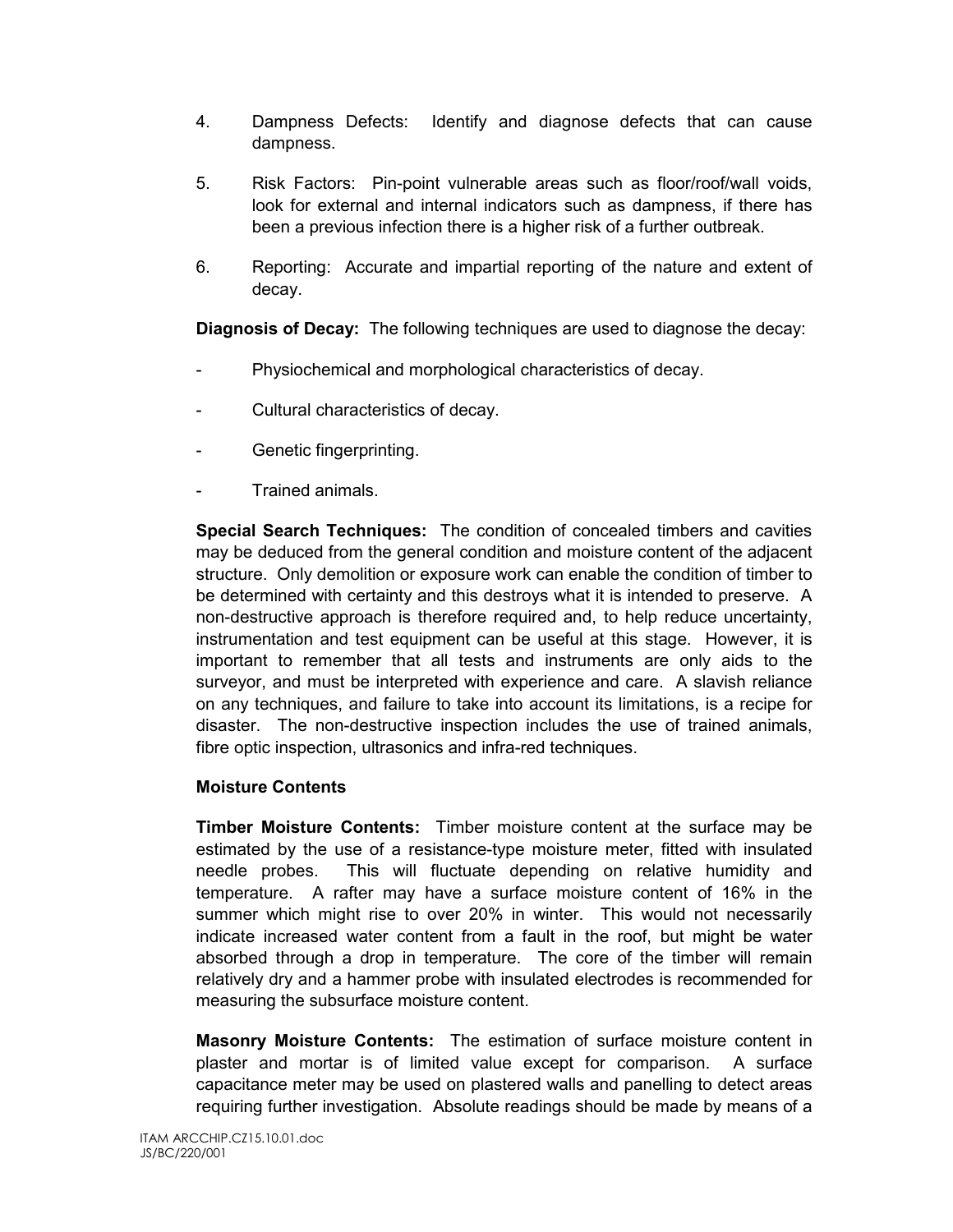carbide-type pressure meter or by the oven drying method. Moisture reading contours on the surface and in the thickness of the wall help to define the source and type of moisture giving rise to decay.

Detailed Investigation: The findings from the initial investigations are followed up by more detailed study. The aim is to determine the distribution and extent of all significant decay organisms in the building, the distribution of all micro environments pre-disposing to timber decay and the building defects that cause them. The distribution of moisture and its movement through the structure is particularly important. The extent of significant timber decay should also be determined. Active decay organisms may not yet have caused significant timber decay. Conversely, there may be significant decay even when the decay organisms that caused it have been dead for many years. Key factors to be noted are species and viability of decay organisms, moisture content of materials, ambient relative humidity and ventilation. Timber species and previous chemical treatments may also be significant.

It is important that the results of the investigation are coordinated with the building structure bearing in mind the characteristics of particular periods and methods of building. They should also be carefully recorded and quantified where possible. This allows analysis of the results by other experts, reduces the 'grey' area in which differences of opinion can arise and forms a basis on which future investigations can build. This recording of data is especially important in the current legal climate and photography can be especially valuable. A detailed investigation of this sort might take about 5 man hours for a typical 3 bedroomed house.

#### DETECTION OF DRY ROT

The correct and early diagnosis of dry rot requires an understanding of the pathology of the fungus as well as a sound knowledge of building construction. Determining the presence of hidden or built-in timbers is crucial to a full and accurate detection of the fungus. There are a number of techniques that the surveyor can use to help in arriving at a correct diagnosis and these are listed in the table below.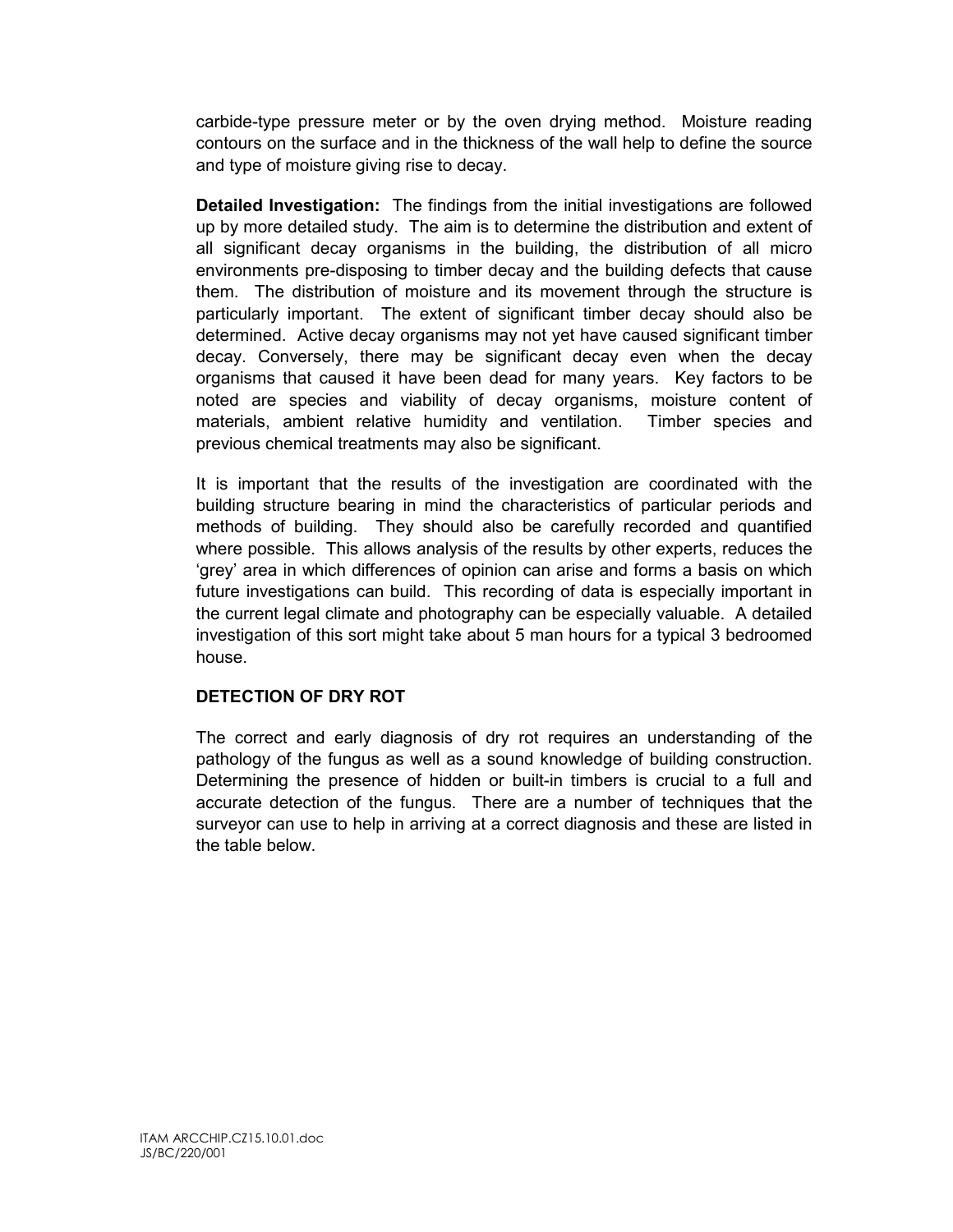| <b>Primary Detection Methods</b> |                        |                                                         |  |
|----------------------------------|------------------------|---------------------------------------------------------|--|
| <b>Detection</b>                 | <b>Types</b>           | <b>Examples</b>                                         |  |
| <b>Methods</b>                   |                        |                                                         |  |
| Human senses                     | <b>Visual</b><br>Aural | Warping or cuboidal cracking in wood,<br>sporophores    |  |
|                                  | Olfactory              | Hollow sound when tapped                                |  |
|                                  | Touch                  | Musty/mushroom smell                                    |  |
|                                  | <b>Taste</b>           | Spongy, friable when felt or probed                     |  |
|                                  |                        | Acrid                                                   |  |
| Non-human senses                 | Sniffer dogs           | Specially trained hounds to locate dry rot<br>outbreaks |  |
| Artificial detection             | Moisture meter         | Necessary to confirm damp areas                         |  |
|                                  | Hand mirror and torch  | To help inspect awkward voids                           |  |
|                                  | Ultra-sonic hammer     | Can help to indicate the soundness of<br>large joists   |  |
|                                  | Endoscopes             | To inspect inaccessible areas                           |  |
|                                  | Genetic*               | DNA analysis of rot samples                             |  |

 \* Research in this area is being undertaken by biologists Dr N White and Dr J Palfreyman, University of Abertay, Dundee, UK.

Although dry rot primarily attacks softwoods, it can also infect hardwoods such as oak. There are various timbers within a building which are susceptible to dry rot to which the surveyor should give particular attention (see table below).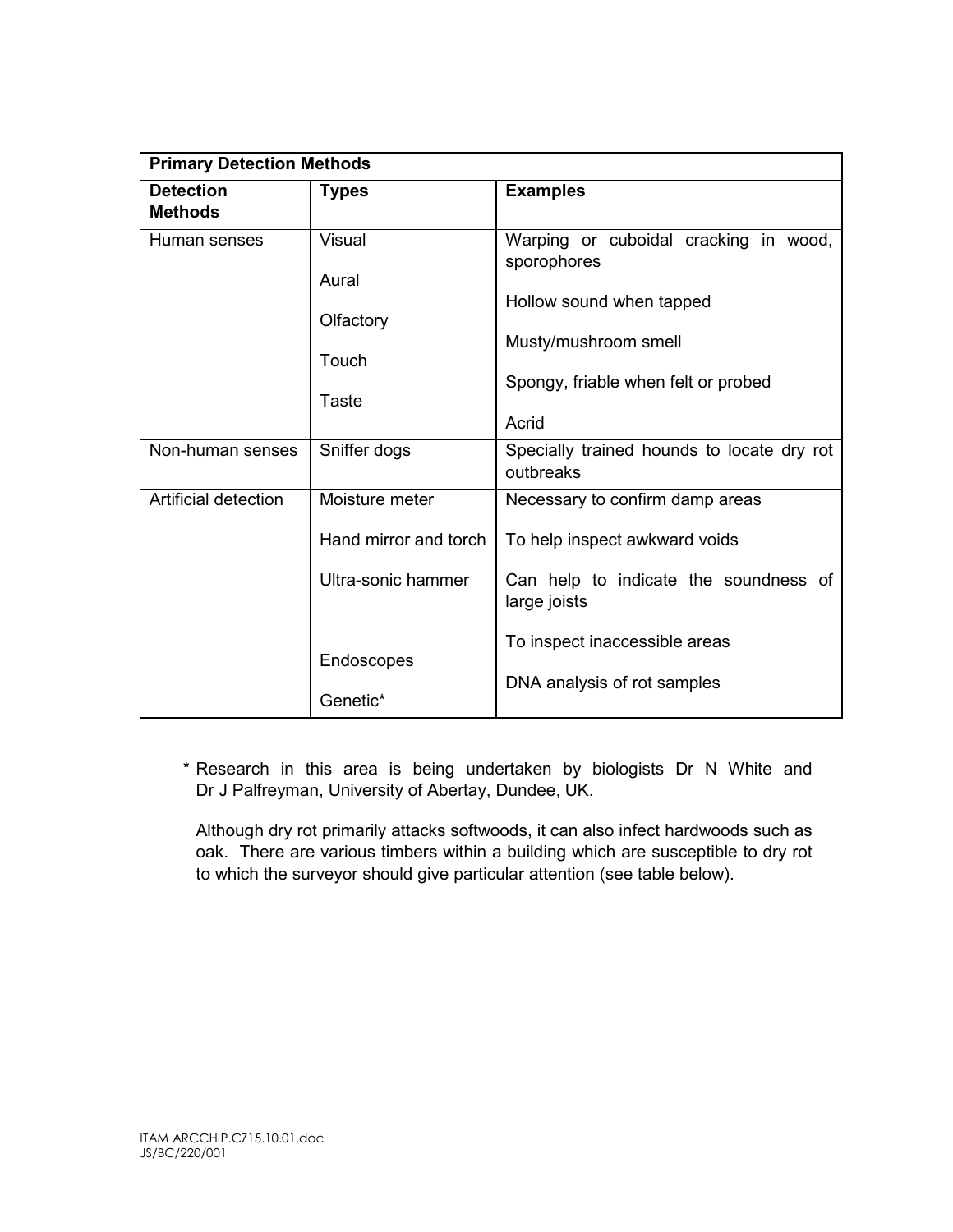| <b>Timbers Vulnerable to Dry Rot</b> |                                                                             |  |  |
|--------------------------------------|-----------------------------------------------------------------------------|--|--|
| <b>Location</b>                      | <b>Common Timbers Affected</b>                                              |  |  |
| Walls                                | Safe lintels                                                                |  |  |
|                                      | Door standards                                                              |  |  |
|                                      | <b>Bonding timbers</b>                                                      |  |  |
|                                      | Strapping and boarding of dado panelling                                    |  |  |
|                                      | Lathing behind plaster                                                      |  |  |
|                                      | Skirting grounds and skirtings                                              |  |  |
| <b>Roofs</b>                         | Rafter feet and ends of ceiling ties, particularly behind<br>'beam filling' |  |  |
|                                      | Ceiling ties built-into wallheads                                           |  |  |
|                                      | Wallplates                                                                  |  |  |
| Floors                               | Joists built into masonry                                                   |  |  |
|                                      | Bressummers (large support beams)                                           |  |  |
|                                      | Wallplates                                                                  |  |  |
|                                      | Floorboards                                                                 |  |  |
|                                      | Skirting grounds and skirtings                                              |  |  |

Dry rot in its early stages is difficult to distinguish from other wood rots without the benefit of laboratory analysis. This involves growing samples of the fungi on an artificial medium under controlled conditions. Various media based on oatmeal, wheat flour and malt extract can be used as a nutrient to encourage fruiting of the fungus.

In its terminal stages when the fruiting bodies or sporophores have developed brown spore dust dry rot is relatively easy to distinguish from wet rot. The former, however, can spread to other timbers, even through masonry materials, whereas the latter is always restricted to the locus of the moisture source. This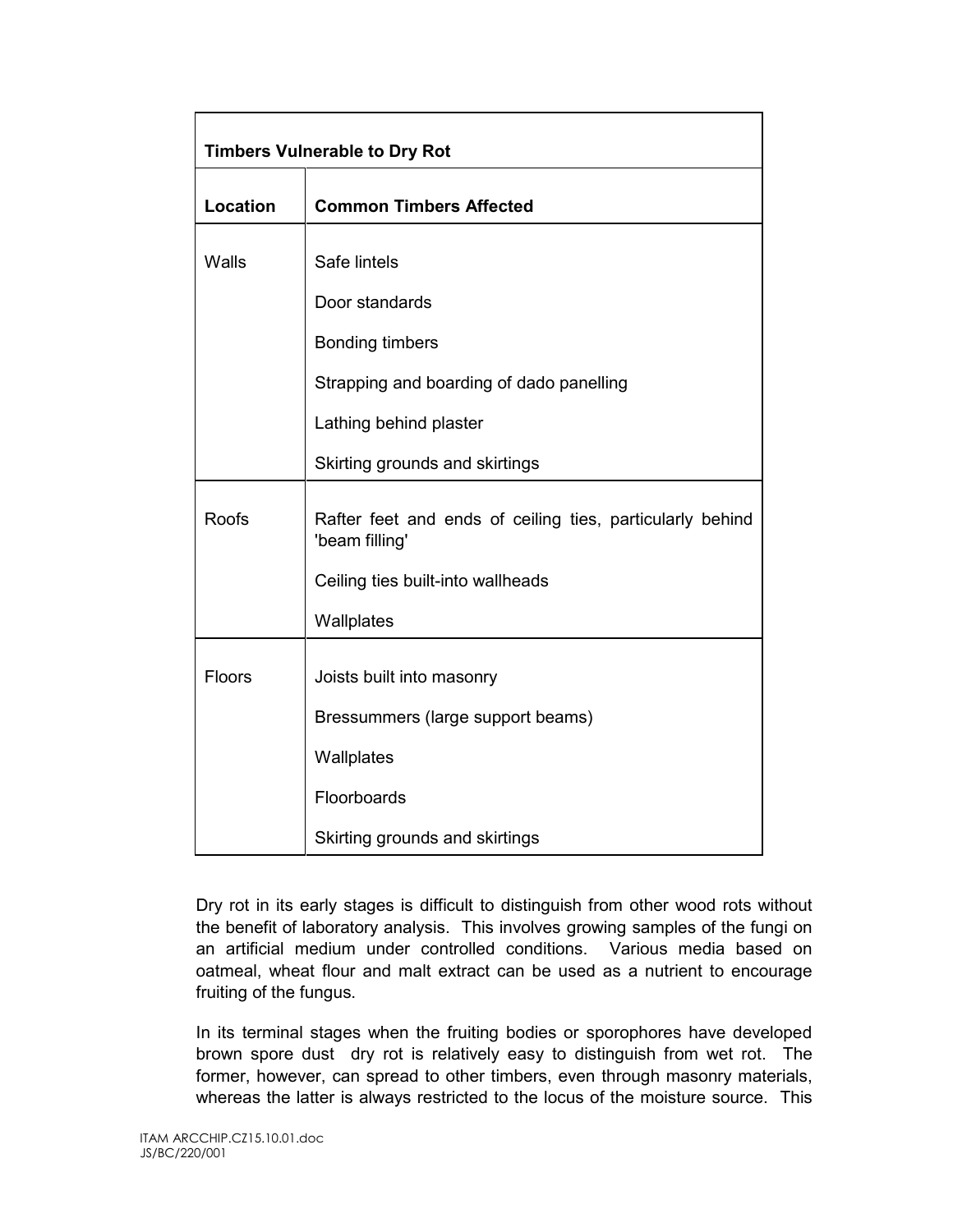ability to spread is one of the distinguishing and menacing feature of S. lacrymans.

Other techniques used included microscopy, laboratory culture and identification of fungi and insects, hot wire anemometry and electronic RH measurement (see Figure 2). More exotic techniques may sometimes be useful such as pheromone insect traps, infra-red thermography, short wave radar, automatic weather stations, ultrasonic detection of timber boring insects, and total building monitoring using specialist data loggers. It is important to remember that any technique must be carefully justified because the value of the information from techniques not routinely used or properly calibrated can be very limited.

#### Ecological Factors Influencing Biodeterioration

When considering any form of biodeterioration, there are three factors of concern: the material, the environment and the organism. Ecology as an aspect of science is usually confined to a very close analysis of the interaction of organisms with one another and with their environment. The environment in which any organism lives will contribute physical, chemical and biological factors which will have a bearing on the settlement, growth and development of an organism.

Figure 2. Dr Jagjit Singh using hammer probe to measure deep moisture content of timber.

#### Chemical Control of Biodeterioration

A great variety of toxic chemicals are available on the market for use as wood preservatives. The ideal wood preservative should possess the following characteristics:

- 1. A high toxicity towards wood-destroying organisms.
- 2. Permanency in treated wood, that is low volatility and a high resistance to leaching.
- 3. Ability to penetrate deeply into the wood.
- 4. Non-corrosive to metals and non-injurious to the wood itself.
- 5. Reasonably safe to handle and without injurious effects on operatives and occupants.

Wood preservatives are regulated in the United Kingdom under the Control of Pesticides Regulations 1986.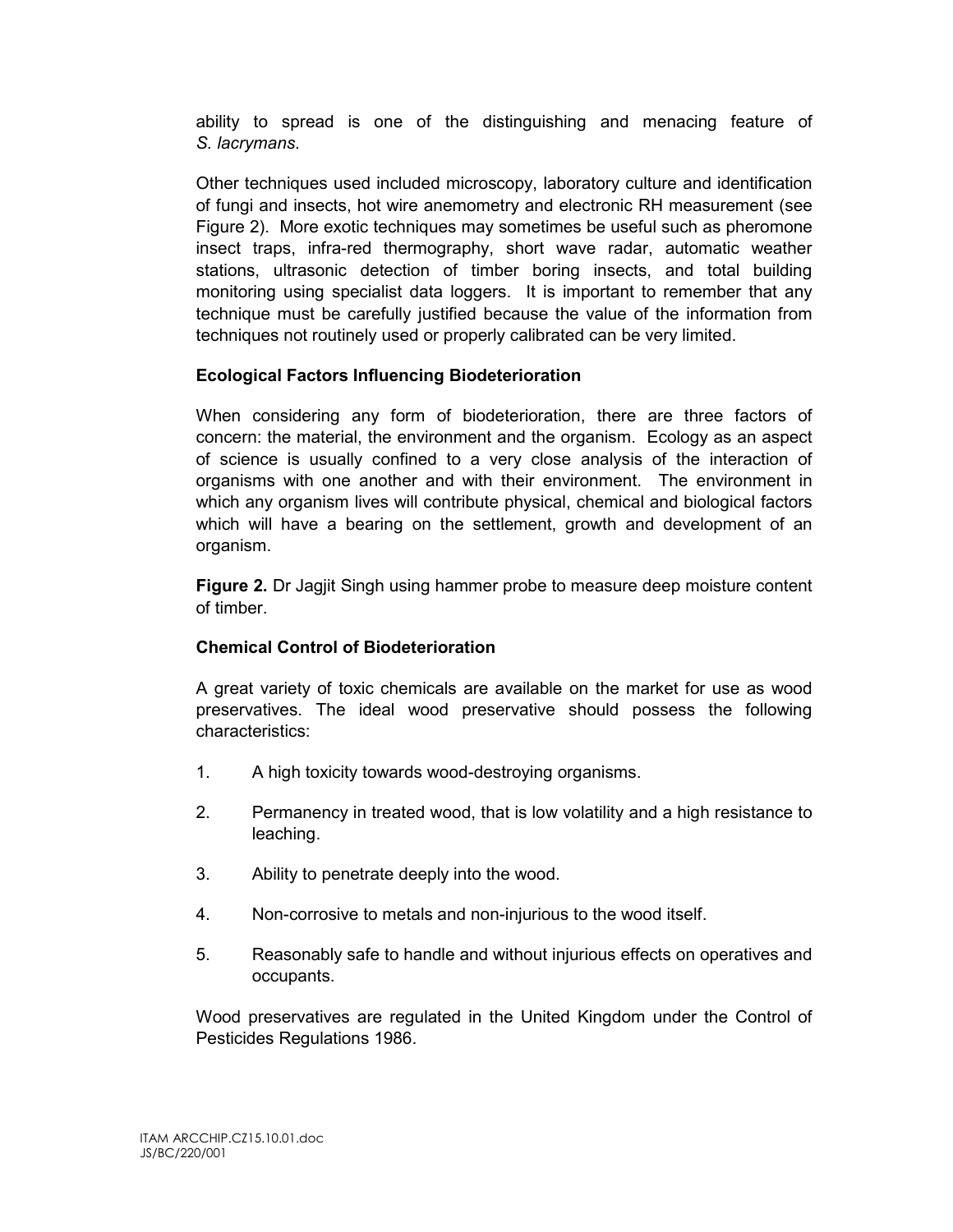#### REMEDIAL TREATMENT

#### Remedial Treatment of Dry Rot

- Establish the size and significance of the attack. In particular if structural timbers are affected, carry out or arrange for a full structural survey to determine whether structural repairs are necessary and, if they are, take appropriate steps to secure structural integrity.
- Locate and eliminate sources of moisture.
- Promote rapid drying of the structure.
- Remove all rotted wood cutting away approximately 300-450 mm beyond the last indications of the fungus.
- Prevent further spread of the fungus within brickwork and plaster by using preservatives.
- Use preservative-treated replacement timbers.
- Treat remaining sound timbers which are at risk with preservative (minimum two full brush coats).
- Introduce support measures (such as ventilation pathways between sound timber and wet brickwork, or, where ventilation is not possible, provide a barrier such as a damp proof membrane or joist hangers between timber and wet brickwork).
- Do not retain dry rot infected timber without seeking expert advice. There is always some risk in retaining infected wood which can be minimised by preservative treatment and subsequent reinspection.

#### Biological Control of Biodeterioration

Microbial interactions and biological control methods have received much attention during recent years as an alternative to existing chemical control methods, which cause extensive environmental degradation. pose potential hazards to wildlife and are of grave concern to public health authorities. Biological control involves the use of one biological agent to suppress another. There are many successful examples of the biological control of wood decay fungi, for instance use of Trichoderma spp against various wood-rotting fungi such as Polyporus adustus, Polystictus hirsutus, P. versicolor, Stereum purpureum; and Scytalidium lignicola against Lentinus lepideus. It has been demonstrated that pure cultures of Bacillus subtilis inhibit the growth of various wood-staining fungi such as Alternaria tenuis, Trichoderma reesei and Aureobasidium pullulans in vitro. The role of immunising commensal fungi both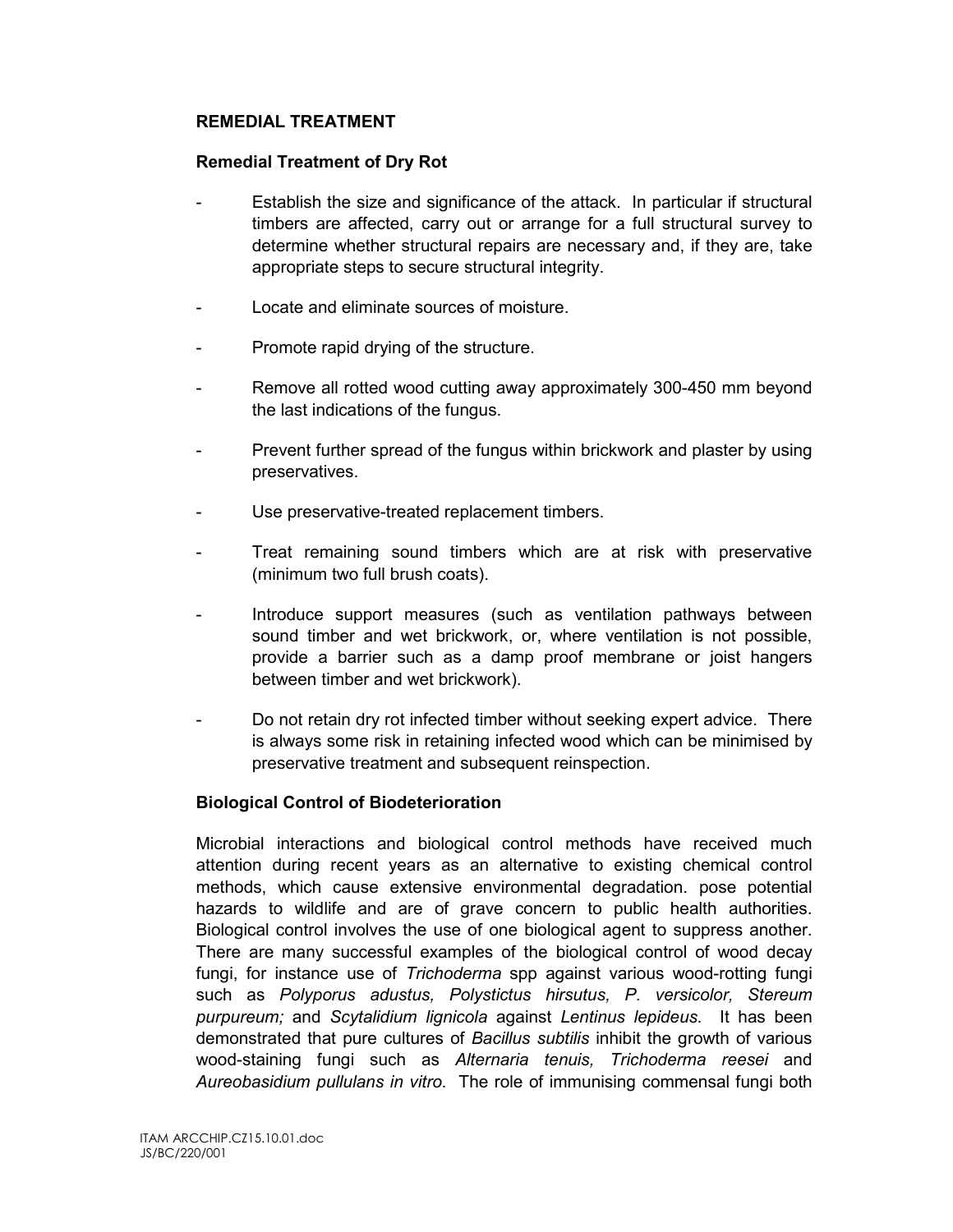as preventive and curative treatments in reducing the incidence of Lentinus lepideus has been described.

In view of these concepts, the prevention of biodeterioration may be achieved by biological control methods. This involves placing a microorganism into a material which does not affect the properties but which successfully prevents invasion by species capable of damage.

#### Environmental Control of Biodeterioration [23, 24, 25, 26, 27, 28]

When considering the prevention of any form of biodeterioration, there are three factors which can be taken into account: the material, the environment and the organism. The removal or alteration of any one of these can prevent the growth of decay organisms.

The control of the environment of a susceptible material, instead of the application of biocides, is the oldest and still the most widely used method of preventing biological deterioration. Traditionally, the control of physical conditions has been by far the most important method of preventing biodeterioration. For example, in the use of timber in construction the object has been to prevent its moisture content rising to levels at which wood rotting fungi can thrive.

The basic principle in the control of fungal growth is to render the microenvironment in or around the material in buildings as hostile as possible to the settlement, germination and spread of microorganisms. This can be achieved in various ways:

- (a) To prevent or limit biological agents' growth and proliferation by means of toxic chemicals.
- (b) To ensure that the material to be protected is kept, or keeps itself, in such physical condition that growth of biological agents is severely limited or prevented entirely.

The second approach will be discussed in more detail as traditionally, the control of physical conditions has been the most important method of preventing biodeterioration. The application of the general principles of the control of physical conditions and the reactions of microorganisms to these conditions often results in the most effective and economical prevention of deterioration.

#### The Greener Approach

Environmental control relies on controlling the cause of the problem by controlling the environment [30, 31, 32, 33, 34, 35, 36, 37, 38, 39] (see Figure 3):

Locate and eliminate sources of moisture.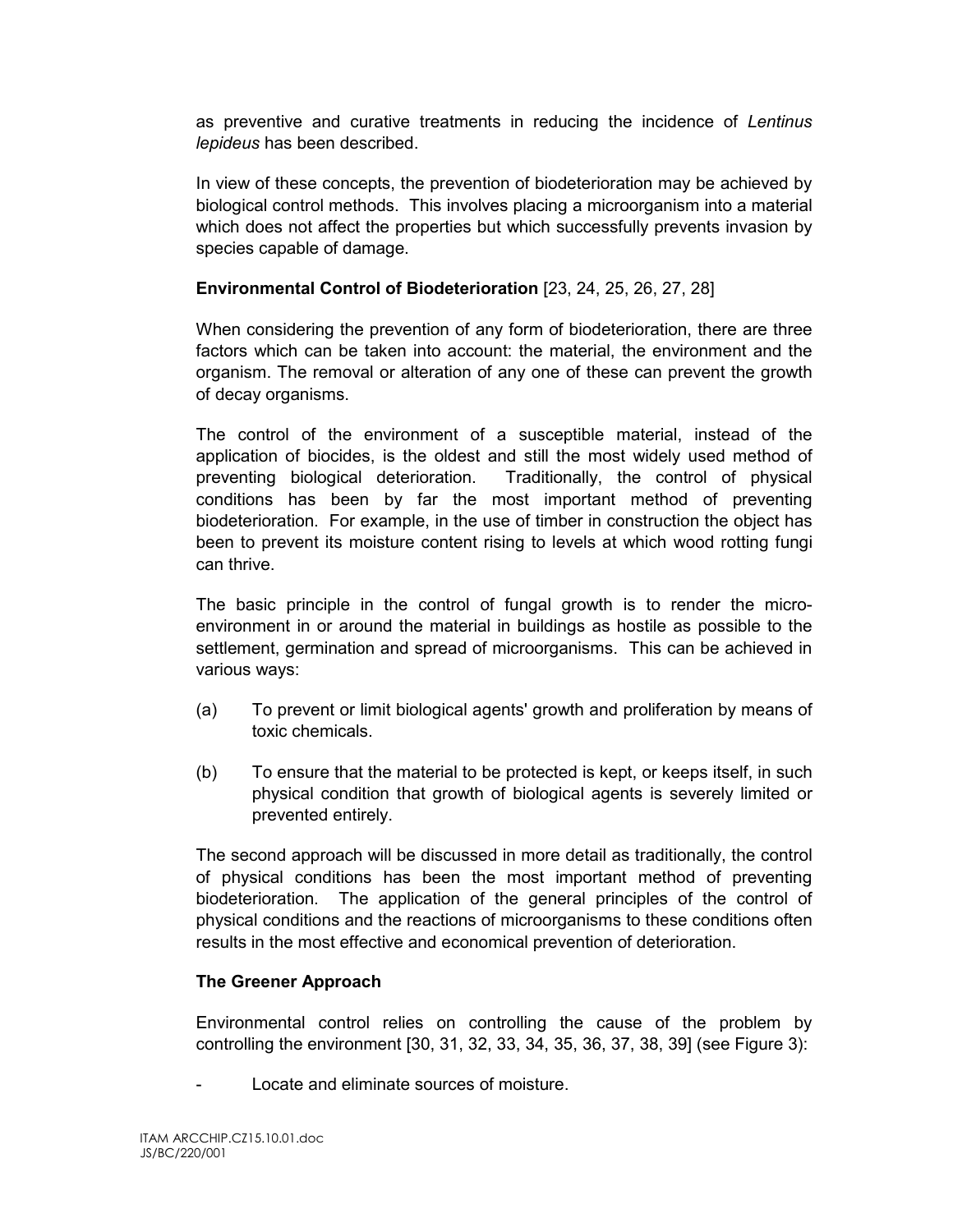- Promote rapid drying.
- Determine the full extent of the outbreak.
- Remove the rotten wood.
- Determine structural strength of timber and fabric construction.
- Institute good building practice: ventilation;
	- damp proof membrane;
	- isolation.

The environmental control is complex and requires a multi-disciplinary team of scientists, engineers, surveyors and computing skills.

#### The Green Approach Standards

In cases of actual or suspected problems of wood rot or wood boring insects in buildings, the following standards should be met by any remedial works:

- a) Investigation should be carried out by an independent specialist consultant, architect or surveyor to establish the cause and extent of the damp and timber decay including the potential risk to the health of occupants before specification or remedial work. This investigation should include:
- (i) The inspection of all accessible timbers to determine whether they are subject to, or at risk from, fungal decay or insect attack.
- (ii) The determination as to whether any wood rotting fungi or wood decaying insects found are active and whether their activity is significant in each particular case.
- b) Specification of remedial work should be prepared by an independent consultant as in a)(i) and (ii). Such specification should provide for:
- (i) The maximum conservation of materials.
- (ii) The future health of the building and its occupants.
- (iii) The minimal use of new materials.
- (iv) The avoidance of chemical pesticide use where possible.
- (v) The use of materials and techniques with minimum adverse environmental impact.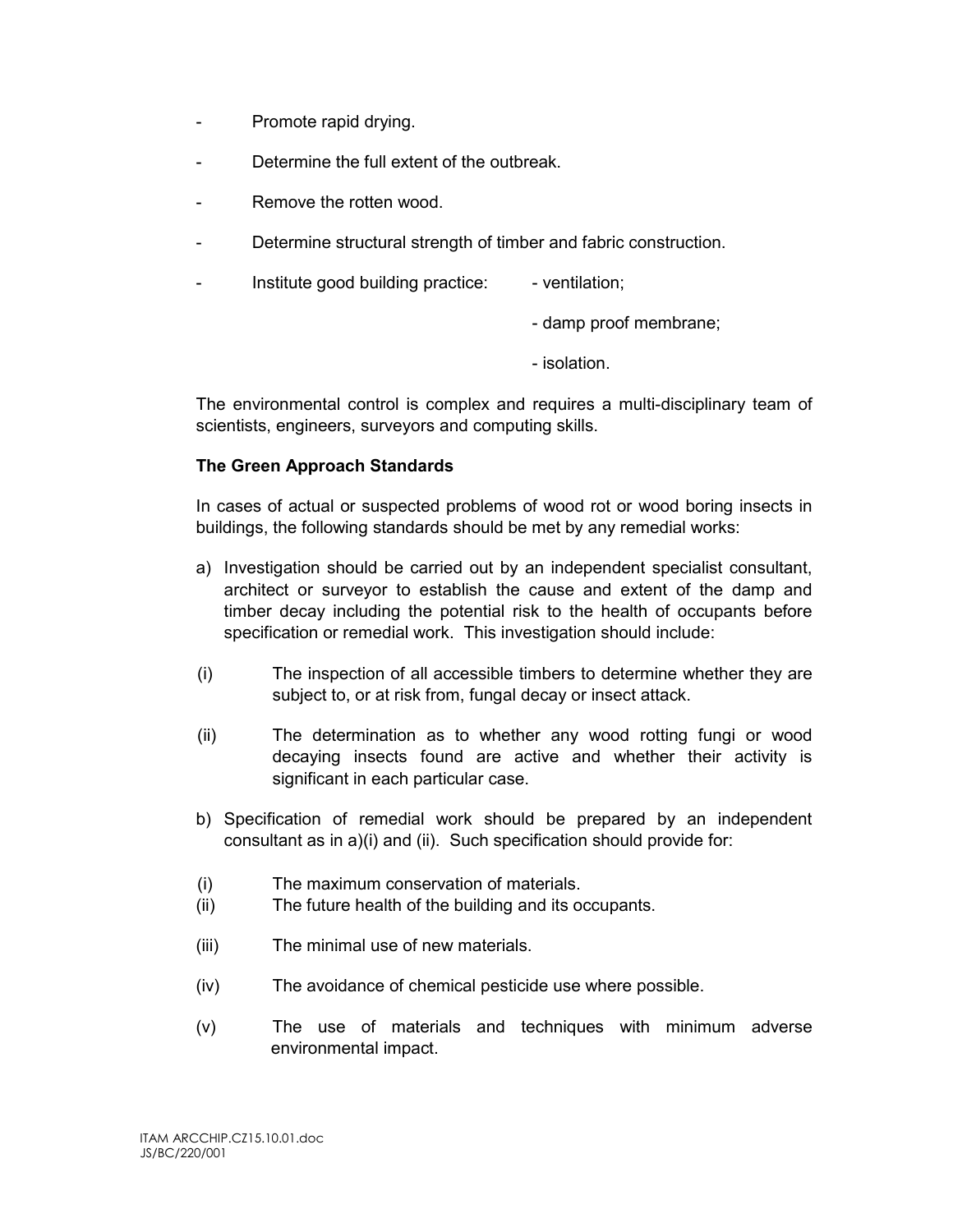- (vi) The minimum cost of the whole project including the costs of the proposed works, the disturbance of occupancy, future maintenance costs, and the cost of safe disposal of all waste materials.
- c) Remedial building works should be carried out as specified above to control the timber decay, to prevent further decay and to correct any significant building defects resulting in conditions of high moisture content or poor ventilation of timber. These should provide for:
- (i) The reduction of the sub-surface moisture content of all timber below 16-18%.
- (ii) The isolation of timber from contact with damp masonry by air space or damp proof membrane.
- (iii) The provision of free air movement around timber in walls, roofs and suspended floors.
- (iv) Humidities in voids not exceeding an average relative humidity of 65%.
- (v) The removal of active fungal material and any timber affected to the extent that its function is compromised or adjacent structures put at risk, in the case of insect infestation, measures to avoid contamination.
- (vi) The prevention of, or protection of timber from, sources of water likely to cause wetting such as overflowing gutters, leaking plumbing, condensation and rising or penetrating damp.
- (vii) The removal of all builders' rubbish from voids and cavities and vacuum cleaning to remove dust.
- d) The use of chemical pesticides should be avoided wherever possible. Where their use is essential the following requirements should be observed:
- (i) The minimum use of fungicides consistent with the probability of reinfestation in the light of c) (i) - (vii).
- (ii) The limitation of insecticidal treatment to the locations of significant active insect attack in the light of c) (i) -(vii).
- (iii) Specific agents to be used on specific organisms only. 'Combined', 'general' or 'precautionary' treatments are not to be used.
- (iv) Fungicides and insecticides must be currently fully approved under the Control of Pesticides Regulations 1986. Pesticides with special dispensation or licence as of right are not to be used. As a guide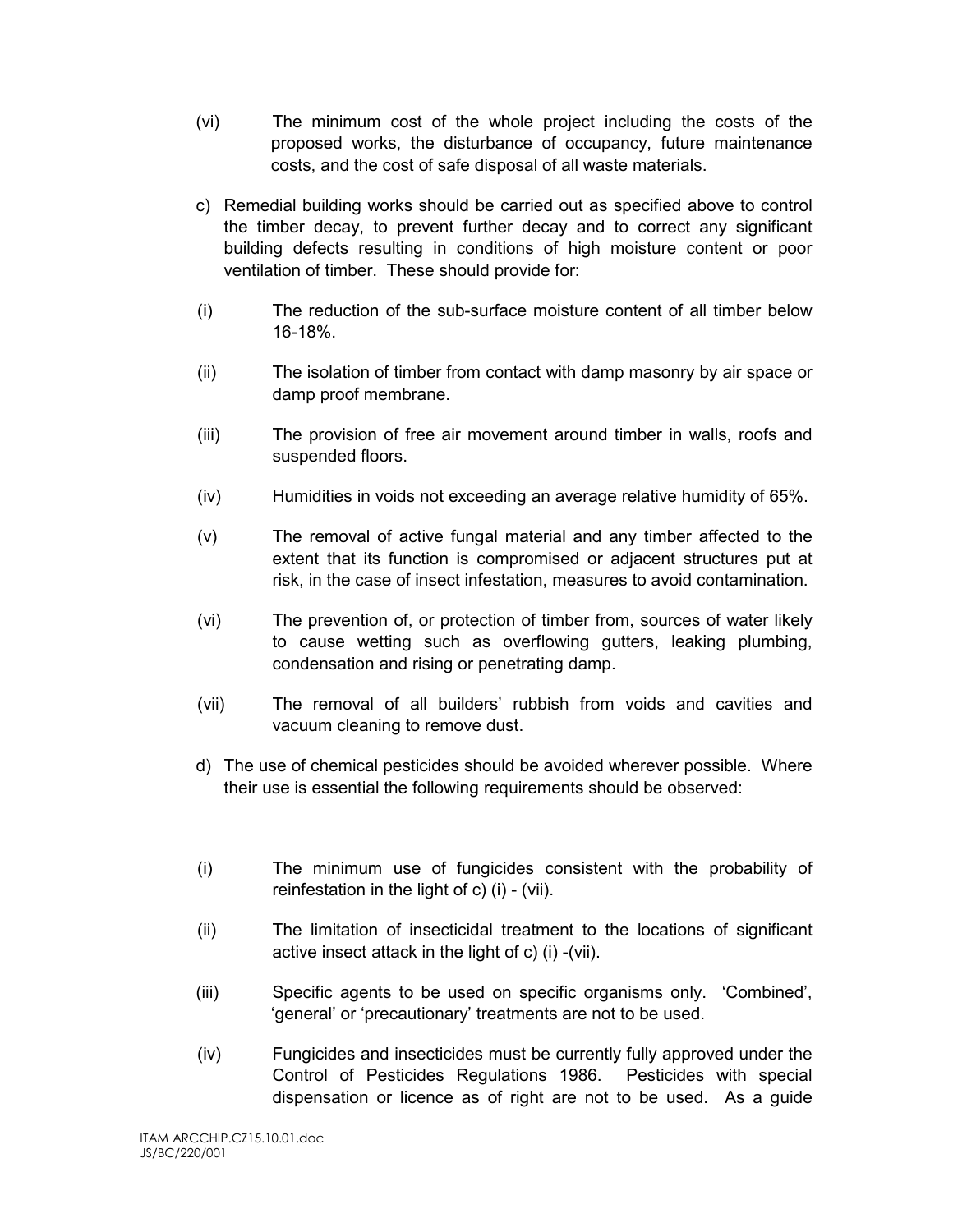products with serial numbers greater than 3000 have gone through the full HSE approval procedure.

- (v) Pesticides should be applied in accordance with the manufacturer's instructions and within any regulations, codes of practice guidelines or recommendations currently recommended by the BWPA, HSE, NCC or other competent authority.
- (vi) The contractor applying the pesticide must certify that the treatment will not damage the health of the occupants and of the structure or wildlife in and around it.
- (vii) The contractor must certify that the disposal of surplus pesticide, pesticide containers and treated waste materials is safe, non-polluting, and in accordance with all current central or local government regulations and guidelines.

#### Environmental Monitoring [40, 41]

Environmental monitoring includes the data logging of temperature, humidity, moisture content and other parameters in building materials, including internal and external environmental conditions, using on-site sensors and an automatic weather station. These systems are as follows.

Remote Sensing of Moisture Content in Timber: The remote sensing of moisture content in timber and monitoring the drying of buildings provide simple and economical methods of avoiding serious timber decay. These systems accurately determine the source and distribution of moisture within the building fabric, and detect water penetration in critical areas or monitor drying following building failure, fire of flood. Data from these investigations is used to determine a policy and control the drying out of the building fabric to reduce the risk of future decay after refurbishment.

Remote Sensing of Moisture Content in Masonry: Remote sensing systems can be installed in the damp masonry or area likely to be at risk from water penetration and the data obtained can be used to determine the state of drying down and to take profiles of moisture across a thick wall which may take many months to dry out. Permanently installed systems can act as a warning for future water penetration.

These systems can be simple or complex and are tailor-made to suit a particular building. In complex remote sensing systems, the resulting data can be transferred to the computer or via a model to a central building management system.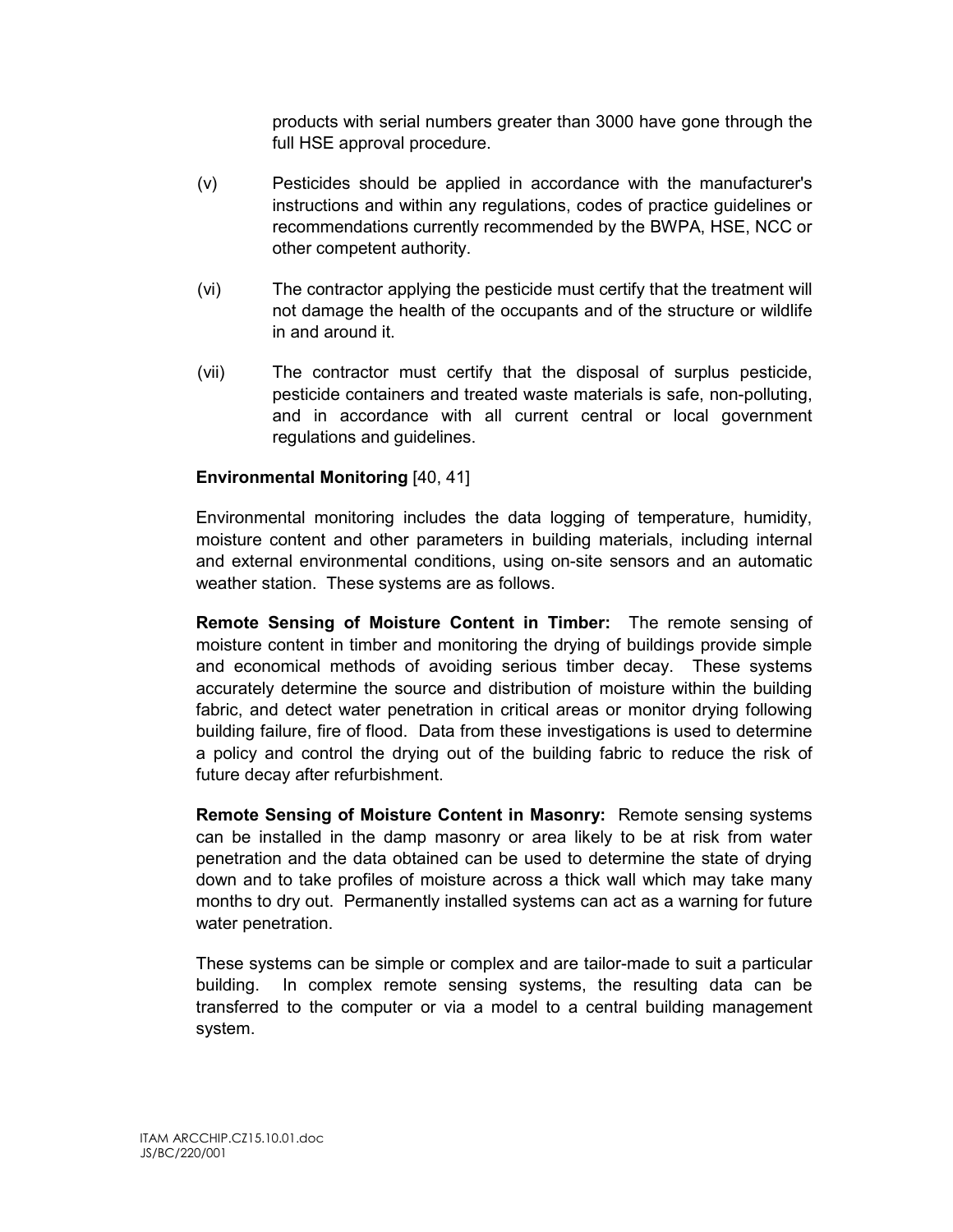#### REFERENCES

- 1 Singh J: New advances in identification of fungal damage in buildings. The Mycologist 1991: 5(3);139-140.
- 2 Singh J: Building Mycology, Management of Health and Decay in Buildings. London, E & FN Spon, 1994.
- 3 Singh J: Impact of indoor air pollution on health, comfort and productivity of the occupants. Aerobiologia 1996:12;121-127.
- 4 Douglas J, Singh J: Investigating dry rot in buildings. Building Res Information 1995: 23(6);345-352.
- 5 Singh J, White N: Timber decay in buildings research, remedies and reform; in Proc of Reconstruction and Conservation of Historical Wood Symposium, TU Zvolen, 1995.
- 6 Singh J: The biology and ecological control of timber decay organisms in historic buildings; in STREMA 93, 16-18 June 1993, Bath. Structural Repair and Maintenance of Historic Buildings III, 311-327. Computational Mechanics Publications.
- 7 Bagchee K: Merulius lacrymans (Wulf) Fr. in India. Sydowia 1954:8;80-85.
- 8 Singh J, Bech-Andersen J, Elborne, SA, Singh S, Walker B, Goldie, F: The search for wild dry rot fungus (Serpula lacrymans) in the Himalayas. The Mycologist 1993:7(3);124-130.
- 9 On the trail of dry rot $\square$ s grandpa, The Daily Telegraph, 9 November 1992.
- 10 Singh J, White N: The search for a Himalayan link to a dry rot cure in buildings. Building Res Information 1995:23(4);216-220.
- 11 White N, Singh J, Singh S, Walker B, Palfreyman J: Searching for answers at the roof of the world. Buildings and Facilities Management for the Public Sector. March 1995: 14-16.
- 12 White N, Singh J: Himalayan origin of dry rot: comparative ecology in domestic and wild environments; in Proc of Environmental Preservation of Timber in Buildings Conference, Dublin, 1995.
- 13 Singh J: Structural failures of timber in buildings; their causes, non-destructive inspection, monitoring and environmental control; in Drdacky M (ed): Lessons from Structural Failures, Prague, 1993. vol. 3, pp 45-59.
- 14 On the trail of a dry rot cure, The Daily Telegraph, 1 September 1993.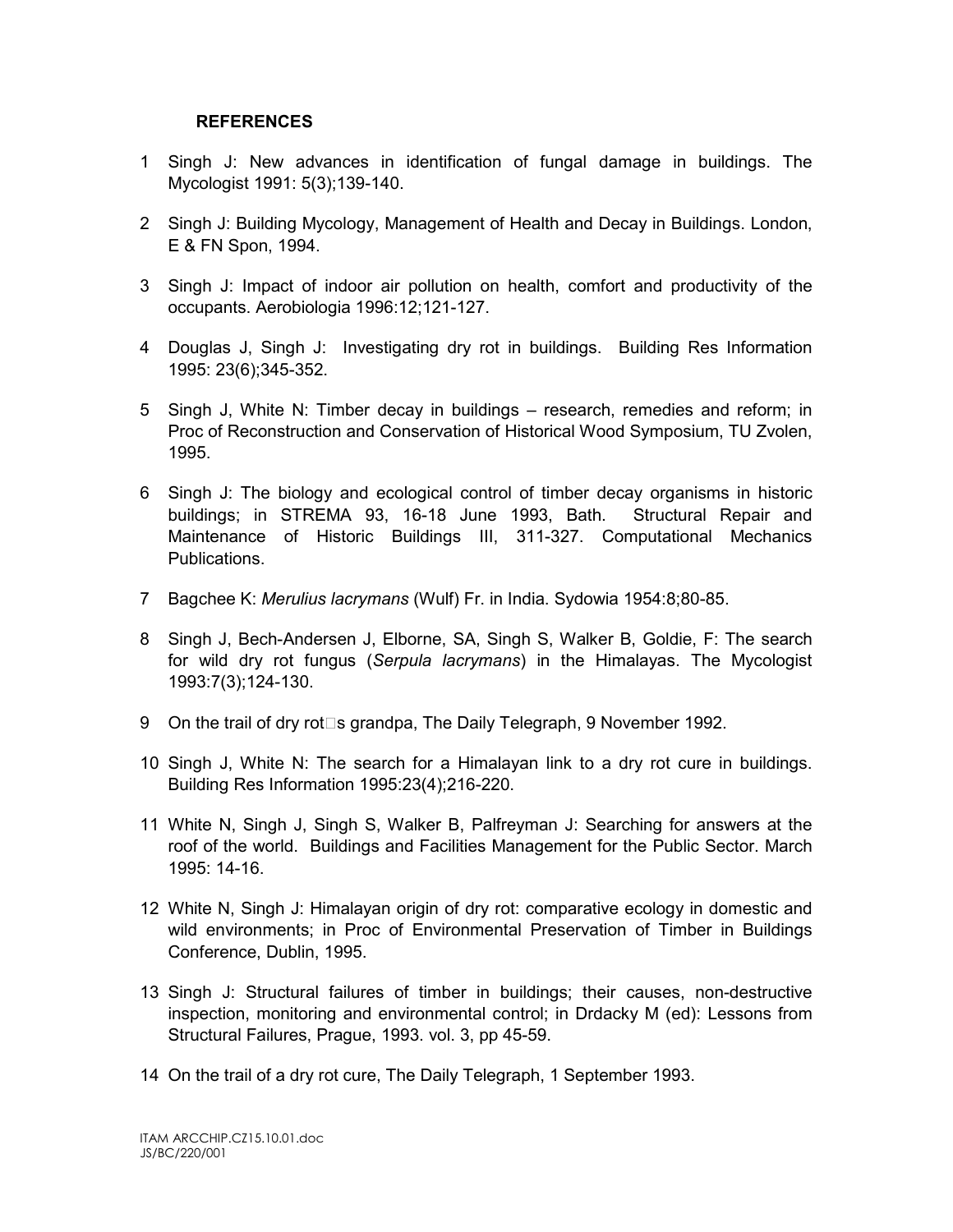- 15 Bech-Andersen J, Elborne SA, Goldie F, Singh J, Singh S, Walker B: The true dry rot fungus (Serpula lacrymans) found in the wild in the forests of the Himalayas. Document no: IRG/WP/93 – 10002, 1993.
- 16 White NA, Low GA, Singh J, Staines H, Palfreyman J: Isolation and environmental study of  $\square$ wild  $\square$  Serpula lacrymans and Serpula himantioides from the Himalayan Forests. Mycol. Res. 101(5); 580-584.
- 17 Bech-Andersen J, Elborne SA, Goldie F, Singh J, Singh S, Walker B, Egte Hussvamp (Serpula lacrymans) fundet vidtvoksende i Himalayas skove, Svample 1993:27;17-29.
- 18 Findlay WPK: Fungi, folklore, fiction and fact. The Richmond Publishing Company Ltd, Surrey, 1982.
- 19 Palfreyman J, White N, Singh J: in Singh J, Aneja, KR (eds) From Ethnomycology to Fungal Biotechnology, New York, Plenum Publishing Company.
- 20 Singh J, White N: Timber decay in buildings: pathology and control. Journal of Performance of Constructed Facilities, Feb 1997: 3-12.
- 21 Singh J, White NA: Dry rot and building decay: a greener approach. Construction Repair Mar/Apr 1995: 28-32.
- 22 Singh J: Environmental monitoring and control. Building Conservation Directory, 1996: 118-119.
- 23 Singh J: Renovation a thoughtful and multi-disciplinary approach. Construction Repair, May/June 1996: 40-42.
- 24 Singh J: Stop the rot. Health & Safety at Work, Aug 1995:14-16.
- 25 Singh J, Nuss I: Environmental preservation of timber in buildings a pragmatic approach, in Proc of Environmental Preservation of Timber in Buildings Conference, Dublin, 1995.
- 26 Singh J, Rescuing a castle in distress. Buildings & Facilities Management for the Public Sector, Aug 1994:17-24.
- 27 Singh J: Environmental conservation of medieval Telc Heritage Castle, Czech Republic. Building Res Information 1994: 22(4); 222-227.
- 28 Singh J: Protecting our common heritage. Buildings & Facilities Management for the Public Sector, Dec 1994:16-17.
- 29 Singh J: Buildings and Health: An overview, in Proc of Environmental Preservation of Timber in Buildings Conference, 1995.